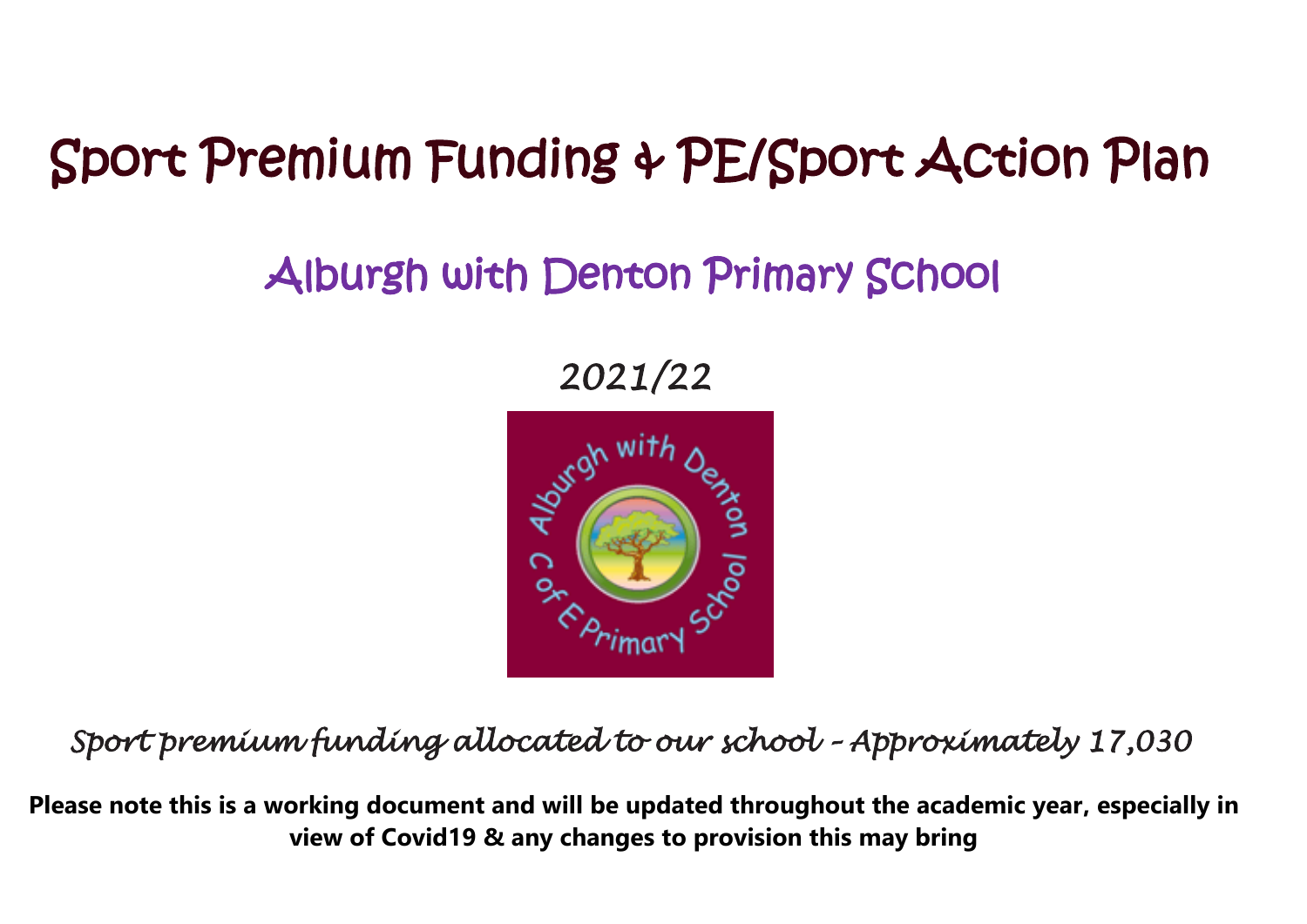The following shows the key achievements of 2020/21 and the further development that is needed within our school to enhance the children's enrichment in sport and physical education for 2021/22

| Areas for further improvement:                                                                                                                                              |
|-----------------------------------------------------------------------------------------------------------------------------------------------------------------------------|
| To further embed learning through lessons in class/ Science, RHSE<br>from years 1 to year 6                                                                                 |
| To further upskill staff in sport knowledge through courses and in<br>competitions. Year 5 children have been trained in leading activities school training                 |
| To continue to raise the percentage rate for children attending an                                                                                                          |
| after school club when safe to do so                                                                                                                                        |
|                                                                                                                                                                             |
| Continue to develop ways to target the less-active children and give                                                                                                        |
| them the experience of organised competitions                                                                                                                               |
|                                                                                                                                                                             |
| continue to build children's confidence in taking the lead in activities Through sport and physical activity, help to improve the wellbeing,                                |
| mental health and self-esteem of our children, linking to healthy                                                                                                           |
| active lifestyles and emotional wellness. (Including SRE)                                                                                                                   |
|                                                                                                                                                                             |
| To investigate having a running track around the school field to                                                                                                            |
| encourage children to be more active for 30 minutes daily and used                                                                                                          |
| all year round                                                                                                                                                              |
| Supporting children's health and well-being with the introduction of                                                                                                        |
|                                                                                                                                                                             |
| Numerous after school clubs run on a weekly basis which are varied<br>The national quoiquintum atotes that ghildren by the time thay leave primary school should be able to |

The national curriculum states that children by the time they leave primary school should be able to:

- Pace themselves in floating and swimming challenges related to speed, distance and personal survival
- Swim unaided for a substantial period of time over a distance of at least 25m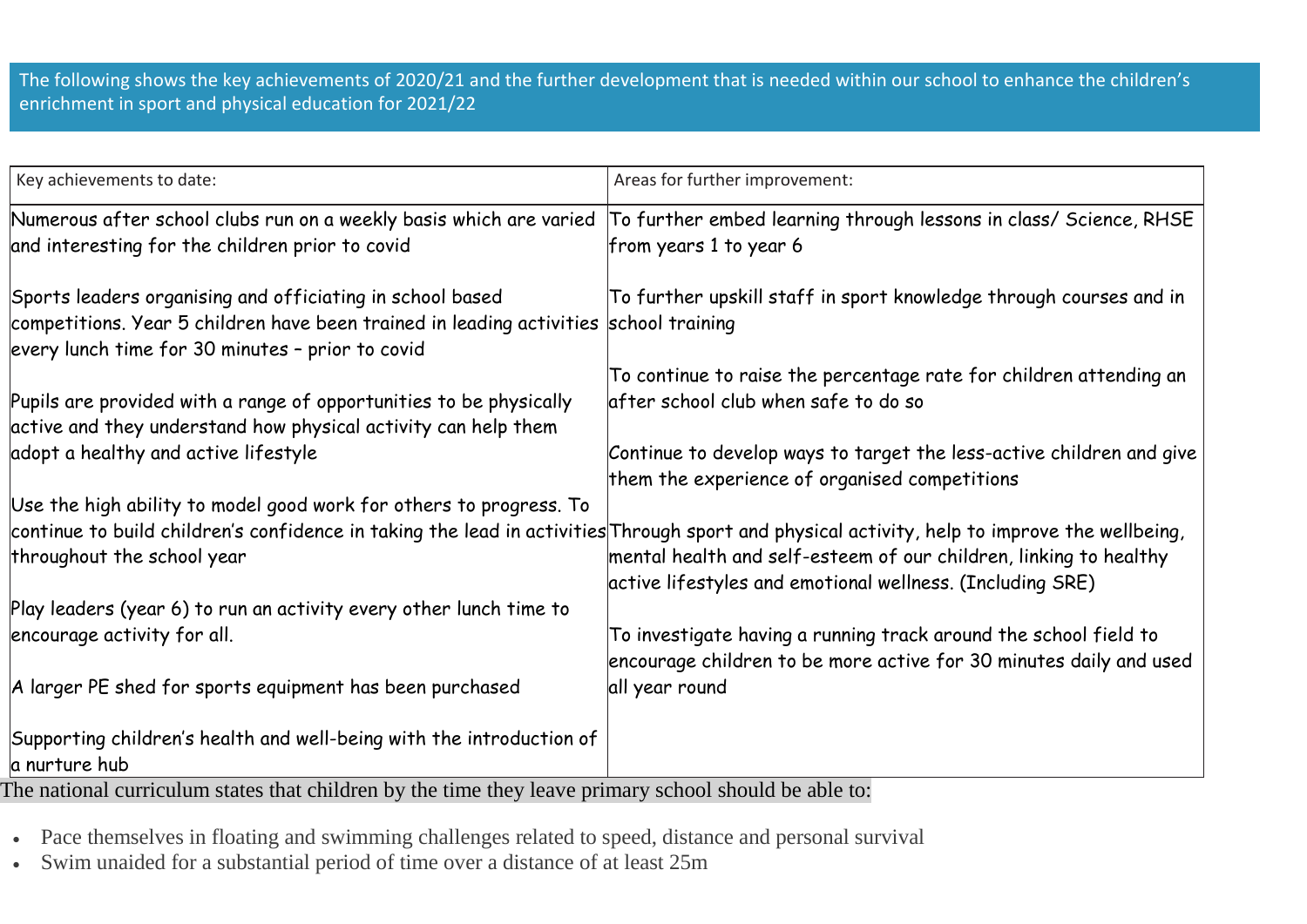- Use recognised arm and leg actions, lying on their front and back
- Use a range of recognised strokes

| Meeting national curriculum requirements for swimming and water safety                                                                                                                                                         |     |
|--------------------------------------------------------------------------------------------------------------------------------------------------------------------------------------------------------------------------------|-----|
| What percentage of your Year 6 pupils could swim competently, confidently and proficiently over a distance<br>of at least 25 meters when they left your primary school at the end of last academic year?                       | 92% |
| What percentage of your Year 6 pupils could use a range of strokes effectively [for example, front crawl,<br>backstroke and breaststroke] when they left your primary school at the end of last academic year?                 | 92% |
| What percentage of your Year 6 pupils could perform safe self-rescue in different water-based situations<br>when they left your primary school at the end of last academic year?                                               | 92% |
| Schools can choose to use the Primary PE and Sport Premium to provide additional provision for swimming<br>but this must be for activity over and above the national curriculum requirements. Have you used it in this<br>way? | No. |

NB – Due to the COVID-19 pandemic (lockdown/school closures) the Primary PE and Sports Premium plan for 2020-2021 will continue into 2021-2022. Due to lockdown funding was unable to be spent and this has been carried forward - £2,300

 **Action Plan and Budget Tracking** Captured intended annual spend against the 5 key indicators. Clarifying the success criteria and evidence of impact that are intended to measure, to evaluate for pupils today and for the future.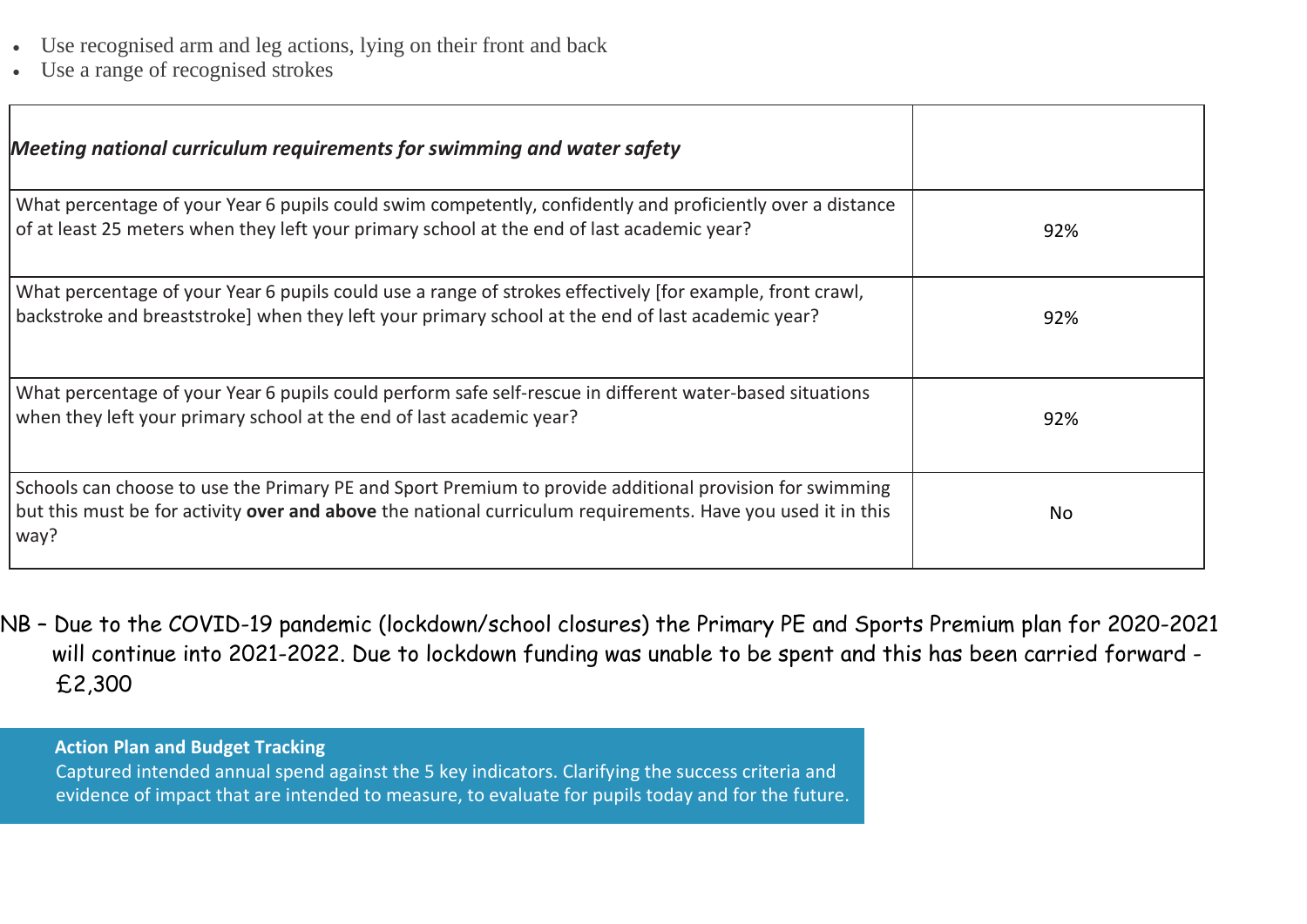| Academic Year: 2021/22                                                                                                | Total fund allocated: £19,330                                                                                                     |                                 | Date Updated: Feb 2022                                                                                                |                                                                                                        |
|-----------------------------------------------------------------------------------------------------------------------|-----------------------------------------------------------------------------------------------------------------------------------|---------------------------------|-----------------------------------------------------------------------------------------------------------------------|--------------------------------------------------------------------------------------------------------|
| Key indicator 1: The engagement of all pupils in regular physical activity $-$ Chief Medical Officer guidelines       |                                                                                                                                   |                                 |                                                                                                                       |                                                                                                        |
|                                                                                                                       | recommend that primary school children undertake at least 30 minutes of physical activity a day in school                         |                                 |                                                                                                                       |                                                                                                        |
| School focus with clarity on<br>intended impact on pupils:                                                            | Actions to achieve:                                                                                                               | <b>Funding</b><br>allocated:    | Signs of success and impact:                                                                                          | Sustainability and<br>suggested next steps:                                                            |
| Continue to offer 2 hours of<br>high quality PE to every child in<br>school from Reception to Year 6                  | Curriculum to continue to support the<br>two hours with hall times booked to<br>ensure access to adequate learning<br>environment |                                 | All children participating<br>twice weekly learning new<br>skills, being challenged and<br>progressing at their level | Continue good practice<br>of teaching through<br>monitoring / children<br>participation &<br>enjoyment |
| Monitor equipment so it safe to<br>use by the children                                                                | Leaders to make sure equipment is put<br>back in a sensible and tidy manner and<br>to report any breakages to PE<br>coordinator   | £322<br>Repairs/m<br>aintenance | PE coordinator to monitor                                                                                             | Continue to encourage<br>children to use the<br>equipment provided in a<br>sensible way                |
| Play leaders to run activities at<br>llunch time for 30 minutes to<br>target non-active children                      | Time table in place for year 6 leaders                                                                                            | n/a                             | To see more children being<br>more active at lunchtime                                                                | To continue to monitor<br>activity                                                                     |
| After school sessions to be put<br>in place after Easter which<br>sometimes will be sport related                     | Encourage children to take part                                                                                                   | <b>TBC</b>                      | Children are attending and<br>taking part with enjoyment                                                              |                                                                                                        |
| Key indicator 2: The profile of PE and sport being raised across the school as a tool for whole school<br>improvement |                                                                                                                                   |                                 |                                                                                                                       |                                                                                                        |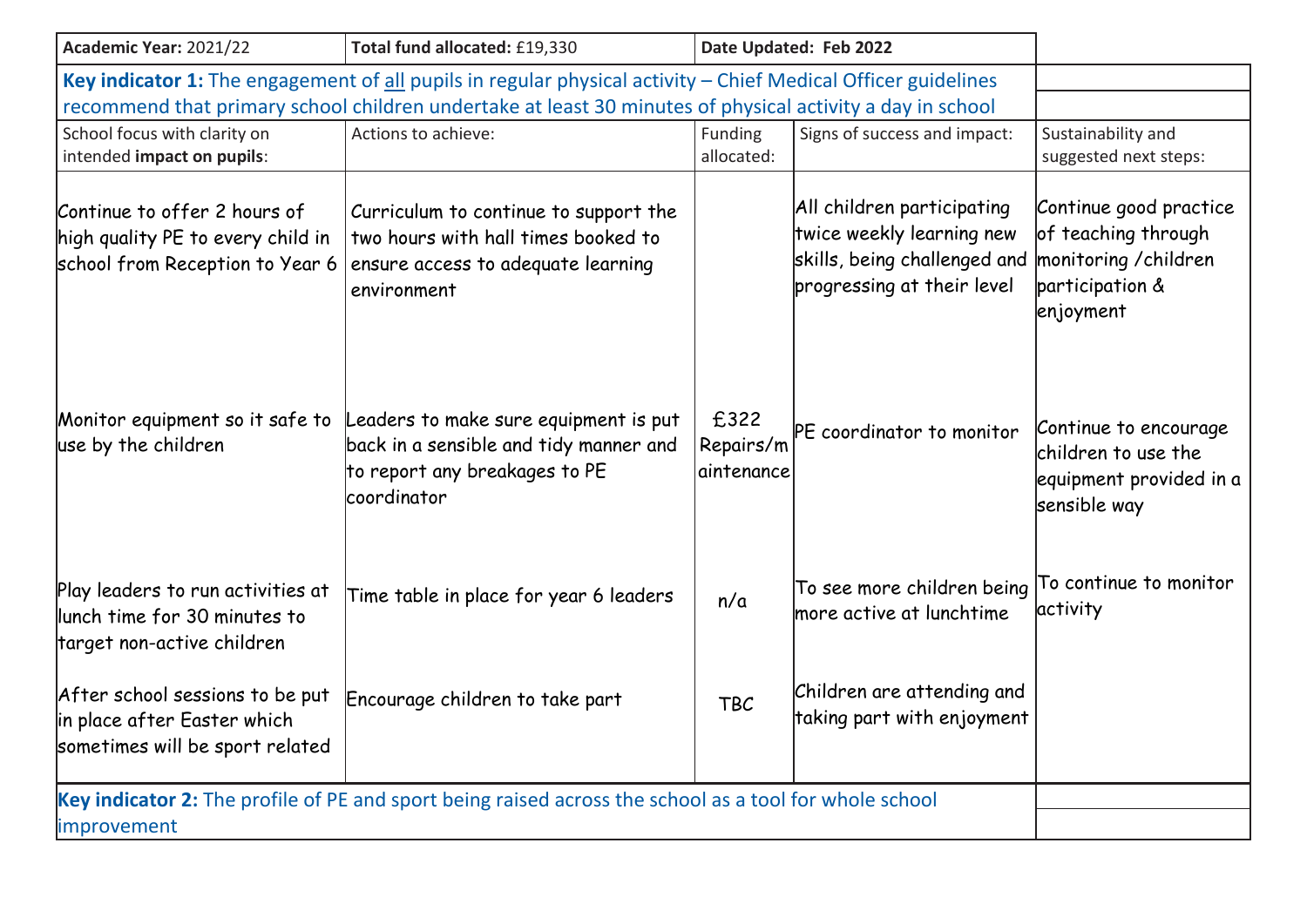| School focus with clarity on<br>intended impact on pupils:                                                                                                                                                                                                              | Actions to achieve:                                                                                                                                                                                                                                                                               | Funding<br>allocated: | Signs of success and impact:                                                                                                                                                           | Sustainability and<br>suggested next steps:                                                                                                                                         |
|-------------------------------------------------------------------------------------------------------------------------------------------------------------------------------------------------------------------------------------------------------------------------|---------------------------------------------------------------------------------------------------------------------------------------------------------------------------------------------------------------------------------------------------------------------------------------------------|-----------------------|----------------------------------------------------------------------------------------------------------------------------------------------------------------------------------------|-------------------------------------------------------------------------------------------------------------------------------------------------------------------------------------|
| To continue to have celebration<br>assemblies every week to ensure<br>importance of PE and Sport and<br>to encourage all pupils to aspire<br>to being involved in the<br>assemblies by sharing their<br>sporting experiences through<br>bringing in medals/certificates | Achievements celebrated in assembly<br>the whole school is aware of the Results recorded on sports notice<br>board for all to see/parents/governors<br>Parish newsletter written monthly with<br>sporting results and achievements                                                                | n/a                   | Gain in children's<br>confidence and wanting to<br>do well/more success<br>brought to the forefront                                                                                    | Encourage more<br>children to bring gin<br>medals/certificates to<br>share their success                                                                                            |
| A sporting newsletter termly to<br>parents, highlighting all the<br>sporting achievements of the<br>pupils inside and outside of<br>school                                                                                                                              | Children to continue to see PE<br>coordinator - to have their photograph<br>taken and to give description of activity<br><b>achieved</b>                                                                                                                                                          |                       | Increase numbers of<br>children bringing in their<br>achievements for the<br>hewsletter                                                                                                | Continue termly with it<br>as it's a success in their<br>sporting achievements<br>CParents have<br>commented on how                                                                 |
| Pupils have opportunities to<br>learn to lead during PE and<br>sporting activities arranged by<br>themselves                                                                                                                                                            | Year 6 to organise activity stations at<br>sports day 2022<br>School Sports committee to get out<br>equipment and be involved in the<br>learning during PE lessons<br>Pupils to lead warm up activities during<br>curriculum PE lessons<br>Use of more able to act as role model<br>and officiate |                       | Monitor in the next<br>academic year<br>KS2 pupils involved in<br>leading during academic<br>year to increase<br>confidence/wellbeing,<br>transferring qualities into<br>the classroom | lovely it is to see so<br>many children doing well<br>in sport)<br>Continue training from<br>SSCO for the play<br>leaders and meeting<br>regularly to discuss any<br>issues arising |
| Keep resources updated/ make<br>sure every child has access to                                                                                                                                                                                                          | School sports committee to audit PE<br>equipment on a regular basis - 4                                                                                                                                                                                                                           |                       | Children can have own<br>equipment and don't have                                                                                                                                      |                                                                                                                                                                                     |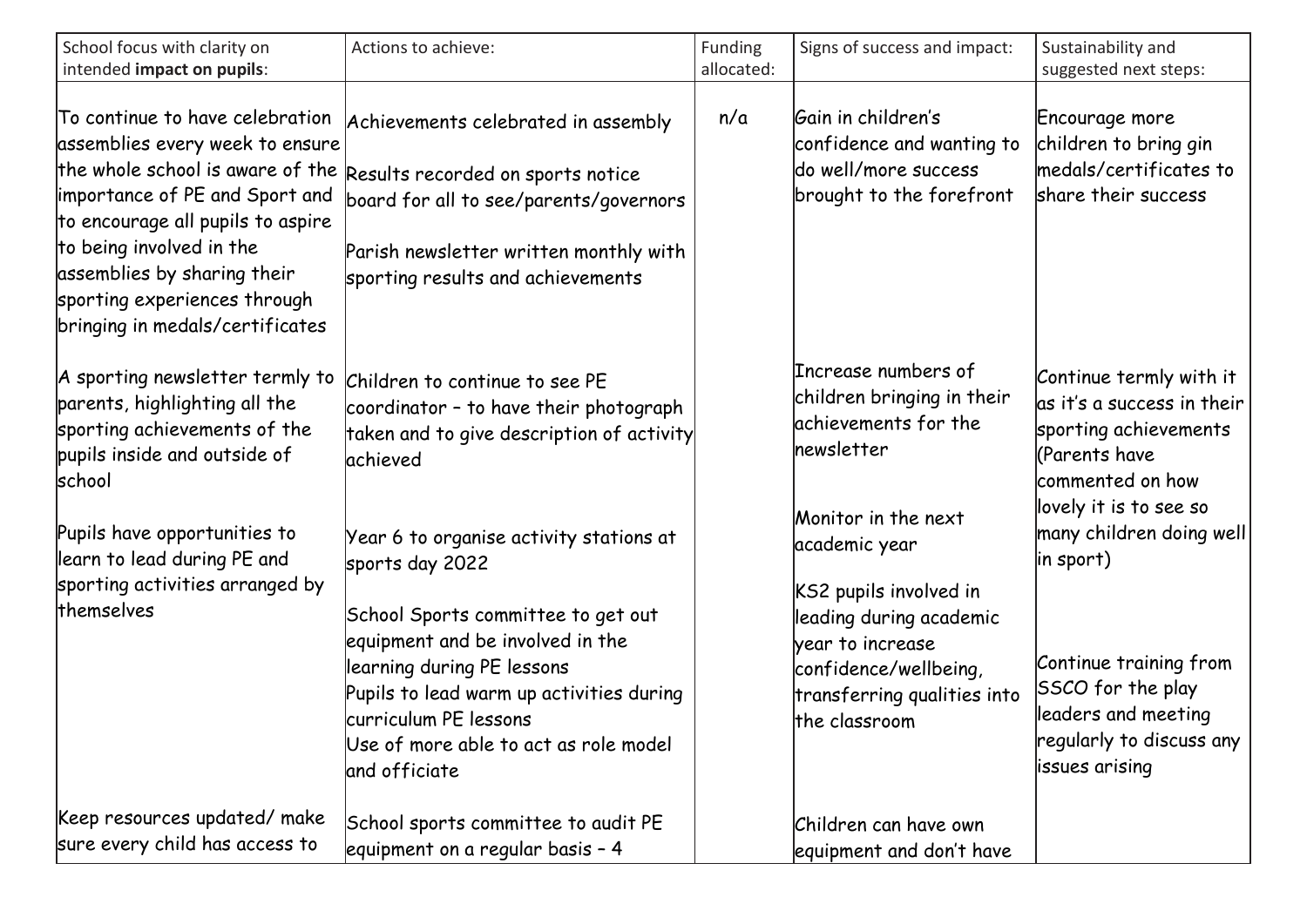| appropriate size/shape                          | children from the Oaks class                                           |        | to share in PE lessons,                               | Update equipment when |
|-------------------------------------------------|------------------------------------------------------------------------|--------|-------------------------------------------------------|-----------------------|
| equipment to suit their ability                 |                                                                        |        | maximizing their                                      | necessary             |
|                                                 |                                                                        |        | input/potential in lessons                            |                       |
|                                                 |                                                                        |        | Equipment to be more                                  |                       |
|                                                 |                                                                        |        | accessible to pupils and be $ $ Audit and update when |                       |
|                                                 |                                                                        |        | more organised in                                     | necessary             |
|                                                 |                                                                        |        | preparation for lessons                               |                       |
| PE shed purchased to<br>accommodate equipment   | Source and gain permission from<br>Head/Finance department             | £2,462 |                                                       |                       |
|                                                 |                                                                        |        |                                                       |                       |
| Ground work and base for new<br>PE shed         | Outside company                                                        | £1,500 |                                                       |                       |
| Shed area to be landscaped and Outside company  |                                                                        | £917   | Children to use well-being                            |                       |
| to use as well-being site                       |                                                                        |        | area for quiet                                        |                       |
|                                                 |                                                                        |        | time/reflection                                       |                       |
| Benches purchased for new well- Benches ordered |                                                                        | £902   | For children to use outdoor                           |                       |
| being area                                      |                                                                        |        | area to help with mental                              |                       |
|                                                 |                                                                        |        | well-being and reflection                             |                       |
|                                                 | Member of staff trained in well-Speech and language sessions and well- | £4,500 | Children are attending                                |                       |
| being and mental health                         | being sessions are taking place to help                                |        | Nurture Hub for support                               |                       |
|                                                 | <b>Ichildren</b>                                                       |        | and guidance, not only for                            |                       |
|                                                 |                                                                        |        | themselves but with                                   |                       |
|                                                 |                                                                        |        | parents too                                           |                       |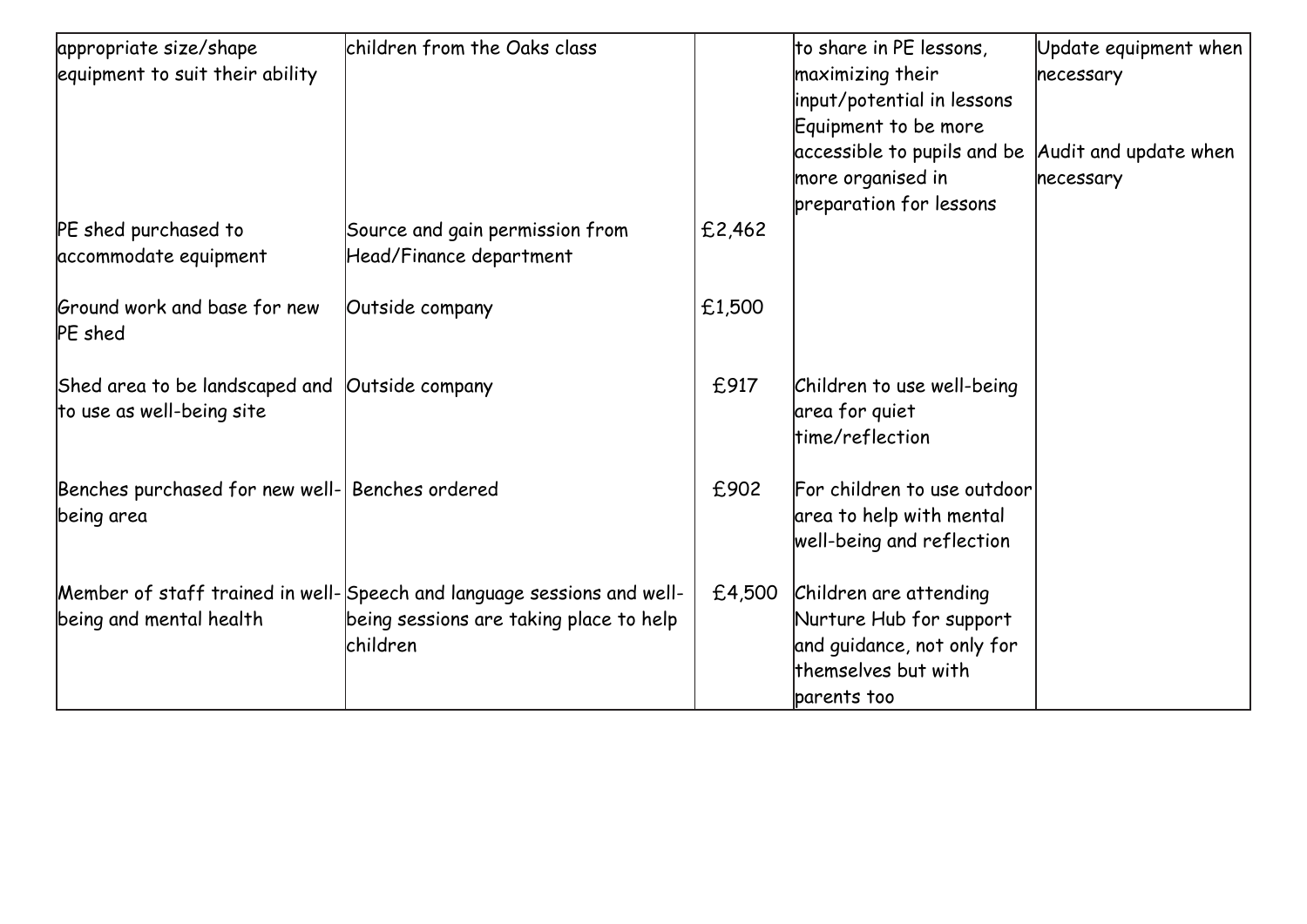| School focus with clarity on intended Actions to achieve:<br>allocated:<br>impact on pupils:<br>next steps:<br>Build on success of PE cafes in<br>TBC for<br>n/a<br>the summer term, to engage<br>resources<br>2022<br>parents/carers in activity with<br>their children - no cafes due to<br>covid<br>Teachers feel more confident Do drop-ins and<br>Use new scheme of work for<br>£550<br>in teaching certain areas of<br>progression and skills<br>teaching standards<br>PE as they have a scheme to<br>development within each group<br>follow. Children showing<br>progression through the key<br>lareas of PE.<br>Drop-ins and lesson<br>£50<br>Greater understanding of<br>observations to be<br>- What does an outstanding PE<br>what OFSTED are looking for<br><i>actioned</i><br>and how to improve the<br>performance of other staff<br>members in our school who<br>lteach PE |  |         |                              |                                                     |
|--------------------------------------------------------------------------------------------------------------------------------------------------------------------------------------------------------------------------------------------------------------------------------------------------------------------------------------------------------------------------------------------------------------------------------------------------------------------------------------------------------------------------------------------------------------------------------------------------------------------------------------------------------------------------------------------------------------------------------------------------------------------------------------------------------------------------------------------------------------------------------------------|--|---------|------------------------------|-----------------------------------------------------|
|                                                                                                                                                                                                                                                                                                                                                                                                                                                                                                                                                                                                                                                                                                                                                                                                                                                                                            |  | Funding | Signs of success and impact: | Sustainability and suggested                        |
| Get Set 4 PE - scheme of work                                                                                                                                                                                                                                                                                                                                                                                                                                                                                                                                                                                                                                                                                                                                                                                                                                                              |  |         |                              | Continue next year with<br>cafes in the summer term |
| Course attended by subject lead Zoom course attended<br>llesson look like?                                                                                                                                                                                                                                                                                                                                                                                                                                                                                                                                                                                                                                                                                                                                                                                                                 |  |         |                              | observations to clarify                             |
|                                                                                                                                                                                                                                                                                                                                                                                                                                                                                                                                                                                                                                                                                                                                                                                                                                                                                            |  |         |                              |                                                     |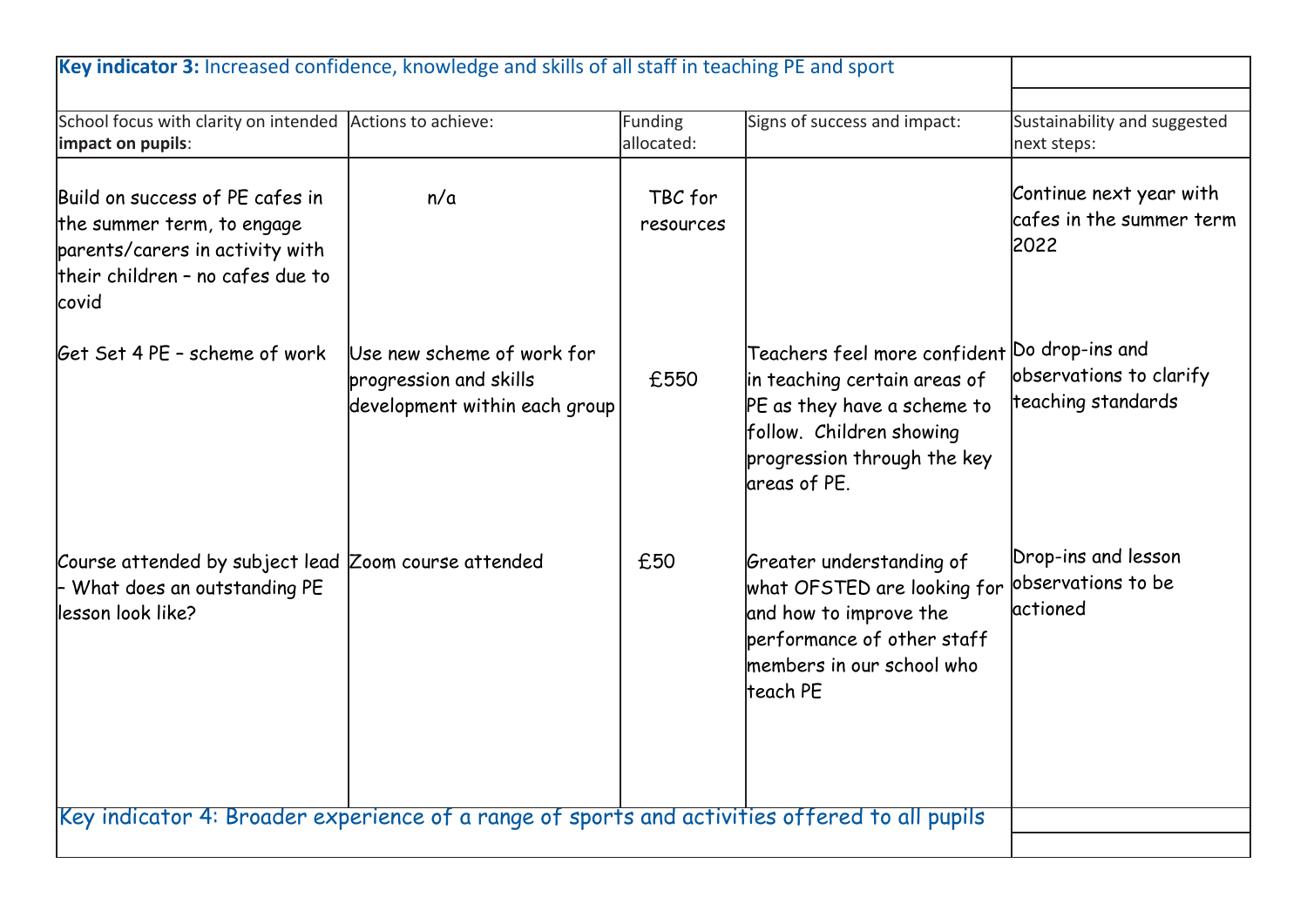| School focus with clarity on intended Actions to achieve:<br>impact on pupils:                                                                                                                                                  |                                                                              | Funding<br>allocated: | Signs of success and impact:                                                                                                                             | Sustainability and suggested<br>next steps:                                                           |
|---------------------------------------------------------------------------------------------------------------------------------------------------------------------------------------------------------------------------------|------------------------------------------------------------------------------|-----------------------|----------------------------------------------------------------------------------------------------------------------------------------------------------|-------------------------------------------------------------------------------------------------------|
| Continue to offer a wide range<br>of activities both within and<br>outside the curriculum in order<br>to get more pupils involved.<br>Focus particularly on those pupils<br>who do not do any additional<br>sport opportunities | Offer children a range of<br>activities through previous<br>survey completed | <b>TBC</b>            | All children in the classes are<br>subjected to a new activity<br>which they can engage in and<br>enjoy and the same time<br>lincreases level of fitness | Keep children motivated<br>through the variety of<br>clubs on offer/target the<br>non-active children |
| Activ8 sessions with Paddy<br>Venner - wellbeing for years 5/6<br>lin the summer term                                                                                                                                           | Sessions on mental health/life<br>coaching delivered to year 5 &             | <b>TBC</b>            | Children to develop more<br>confidence and self-esteem<br>through weekly sessions<br>before year 6/high school                                           |                                                                                                       |
|                                                                                                                                                                                                                                 |                                                                              |                       |                                                                                                                                                          |                                                                                                       |
|                                                                                                                                                                                                                                 |                                                                              |                       |                                                                                                                                                          |                                                                                                       |
| Key indicator 5: Increased participation in competitive sport                                                                                                                                                                   |                                                                              |                       |                                                                                                                                                          |                                                                                                       |
| School focus with clarity on intended Actions to achieve:<br>impact on pupils:                                                                                                                                                  |                                                                              | Funding<br>Allocated: | Signs of success and impact:                                                                                                                             | Sustainability and suggested<br>next steps:                                                           |